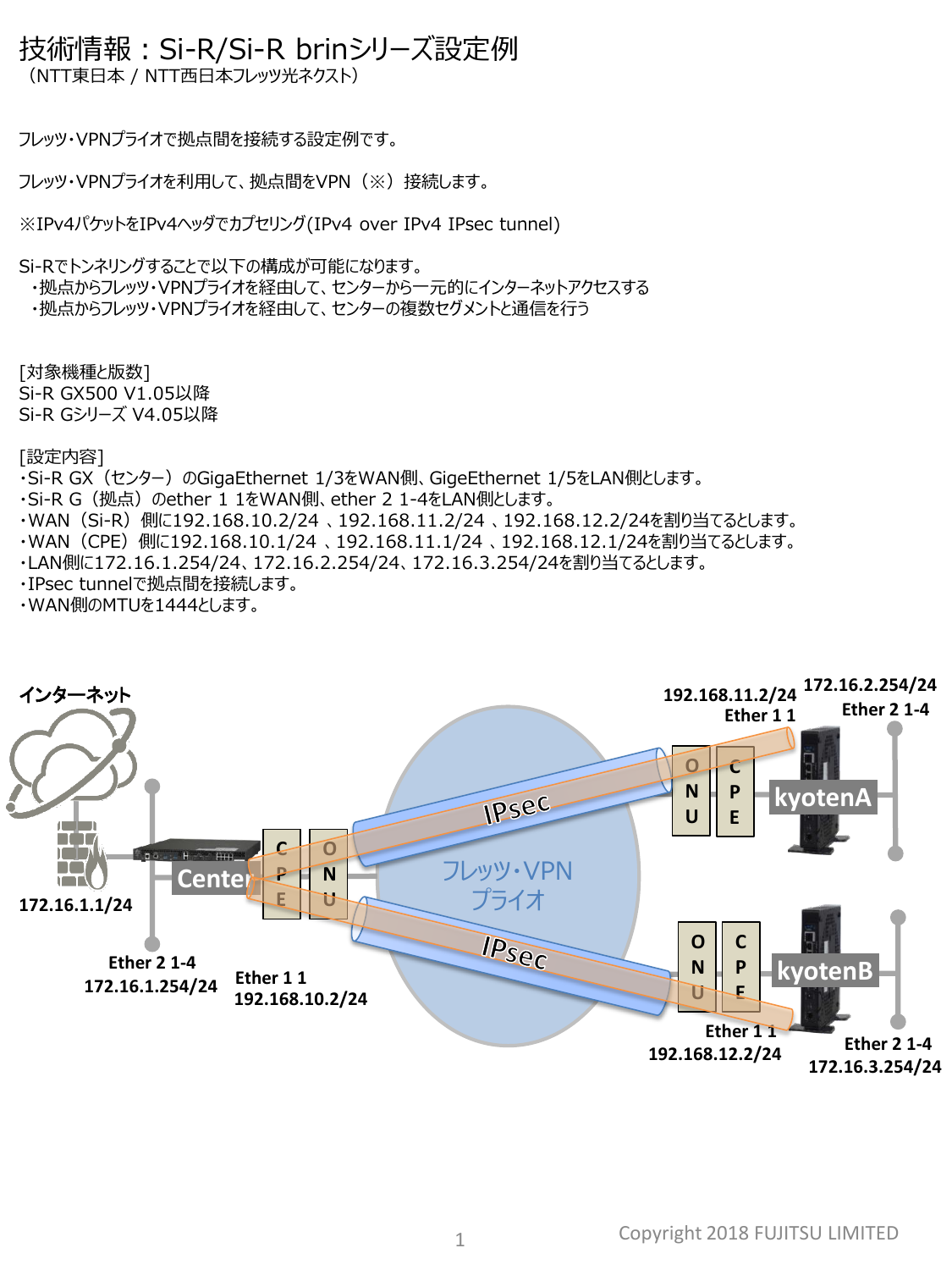[設定例] ・sir-keyにはIPsec鍵を設定してください。

## Center設定例

ip route 172.16.2.0 255.255.255.0 tunnel 1 ip route 172.16.3.0 255.255.255.0 tunnel 2 ip route 192.168.11.0 255.255.255.0 192.168.10.1 ip route 192.168.12.0 255.255.255.0 192.168.10.1 ip route 0.0.0.0 0.0.0.0 172.16.1.1 ! survey 172.16.2.254 survey-map SURVEY\_IPsec source port-channel 5 nexthop tunnel 1 interworking survey 172.16.3.254 survey-map SURVEY\_IPsec source port-channel 5 nexthop tunnel 2 interworking ! survey-map SURVEY\_IPsec ttl 255 timeout 1000 retry 4 frequency every 10000 stability 5 interval 10000 exit ! crypto ipsec policy phase2 set security-association always-up set security-association lifetime seconds 28800 set security-association transform esp-aes esp-sha-hmac set mtu 1444 set mss auto set ip tos copy exit ! crypto ipsec selector SELECTOR src 1 ipv4 any dst 1 ipv4 any exit ! crypto isakmp policy phase1 authentication pre-share encryption aes group 1 lifetime 86400 hash sha initiate-mode main exit ! crypto isakmp profile ISAKMP\_PROF\_1 local-address 192.168.10.2 set isakmp-policy phase1 set ipsec-policy phase2 set peer 192.168.11.2 ike-version 1 local-key ascii sir-key exit !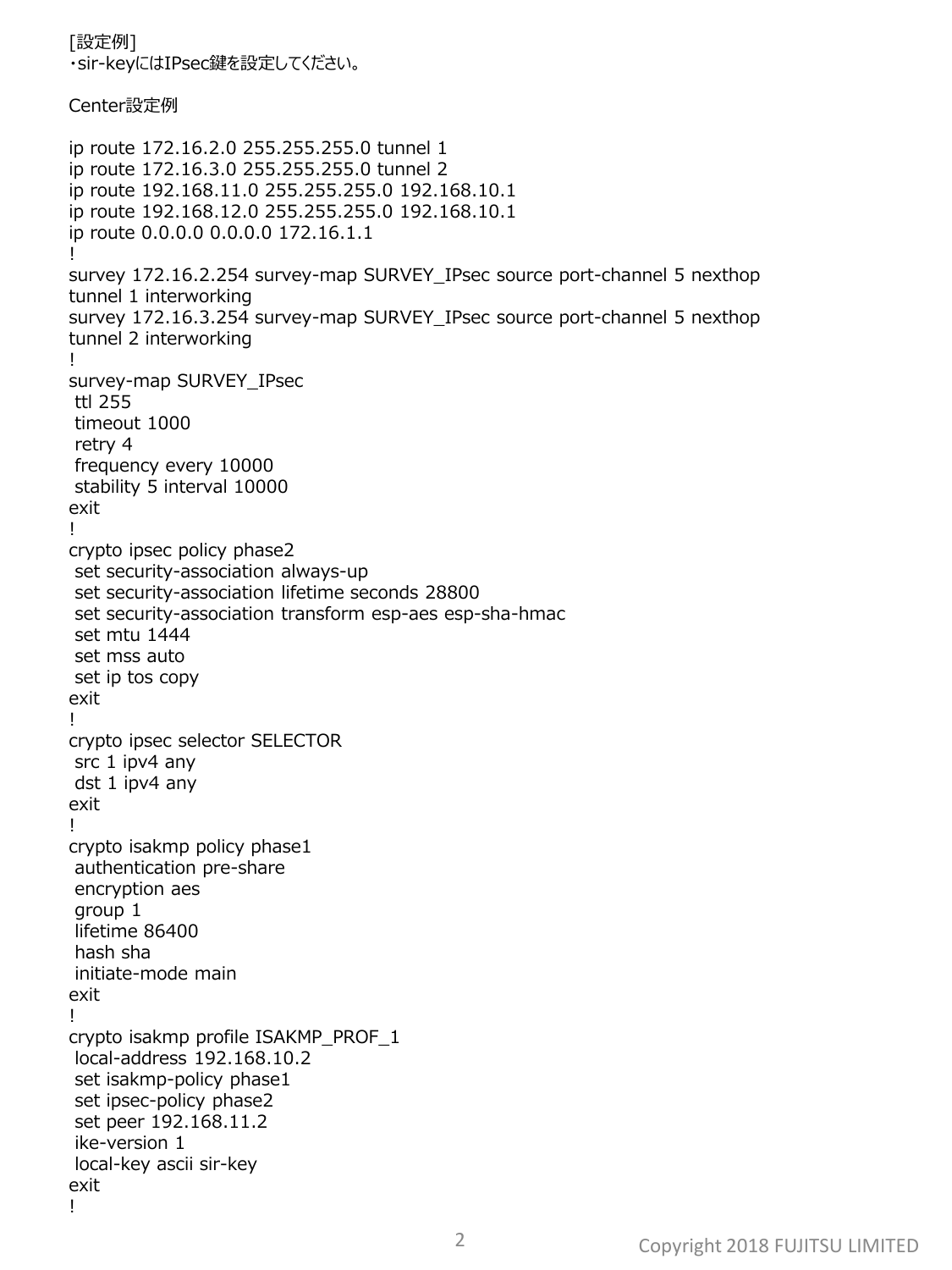crypto isakmp profile ISAKMP\_PROF\_2 local-address 192.168.10.2 set isakmp-policy phase1 set ipsec-policy phase2 set peer 192.168.12.2 ike-version 1 local-key ascii sir-key exit ! crypto map IPsec\_MAP\_1 ipsec-isakmp match address SELECTOR set isakmp-profile ISAKMP\_PROF\_1 exit ! crypto map IPsec\_MAP\_2 ipsec-isakmp match address SELECTOR set isakmp-profile ISAKMP\_PROF\_2 exit ! interface GigaEthernet 1/3 channel-group 3 exit ! interface GigaEthernet 1/5 channel-group 5 exit ! interface Port-channel 3 ip address 192.168.10.2 255.255.255.0 mtu 1444 exit ! interface Port-channel 5 ip address 172.16.1.254 255.255.255.0 exit ! interface Tunnel 1 ip unnumbered port-channel 5 tunnel mode ipsec map IPsec\_MAP\_1 exit ! interface Tunnel 2 ip unnumbered port-channel 5 tunnel mode ipsec map IPsec\_MAP\_2 exit ! end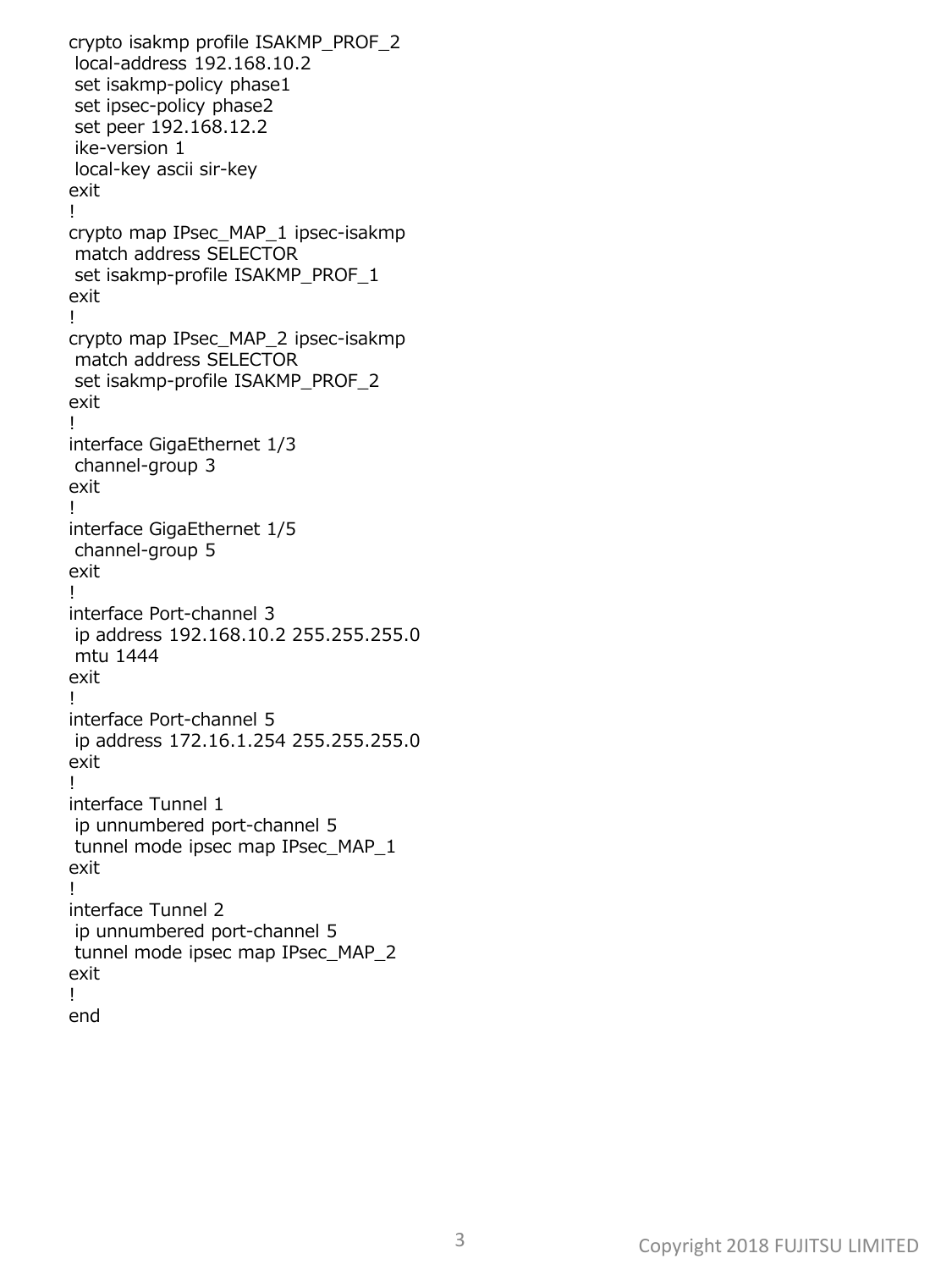ether 1 1 vlan untag 1 ether 2 1 vlan untag 2 ether 2 2 vlan untag 2 ether 2 3 vlan untag 2 ether 2 4 vlan untag 2 lan 0 mtu 1444 lan 0 ip address 192.168.11.2/24 3 lan 0 ip route 0 192.168.10.0/24 192.168.11.1 1 1 lan 0 vlan 1 lan 1 ip address 172.16.2.254/24 3 lan 1 vlan 2 remote 0 name Center remote 0 mtu 1374 remote 0 ap 0 datalink type ipsec remote 0 ap 0 keep connect remote 0 ap 0 ipsec type ike remote 0 ap 0 ipsec ike protocol esp remote 0 ap 0 ipsec ike encrypt aes-cbc-128 remote 0 ap 0 ipsec ike auth hmac-sha1 remote 0 ap 0 ike shared key text sir-key remote 0 ap 0 ike proposal 0 encrypt aes-cbc-128 remote 0 ap 0 ike proposal 0 hash hmac-sha1 remote 0 ap 0 tunnel local 192.168.11.2 remote 0 ap 0 tunnel remote 192.168.10.2 remote 0 ap 0 sessionwatch address 172.16.2.254 172.16.1.254 remote 0 ip route 0 default 1 60 remote 0 ip msschange 1334 time zone 0900 consoleinfo autologout 1h telnetinfo autologout 10m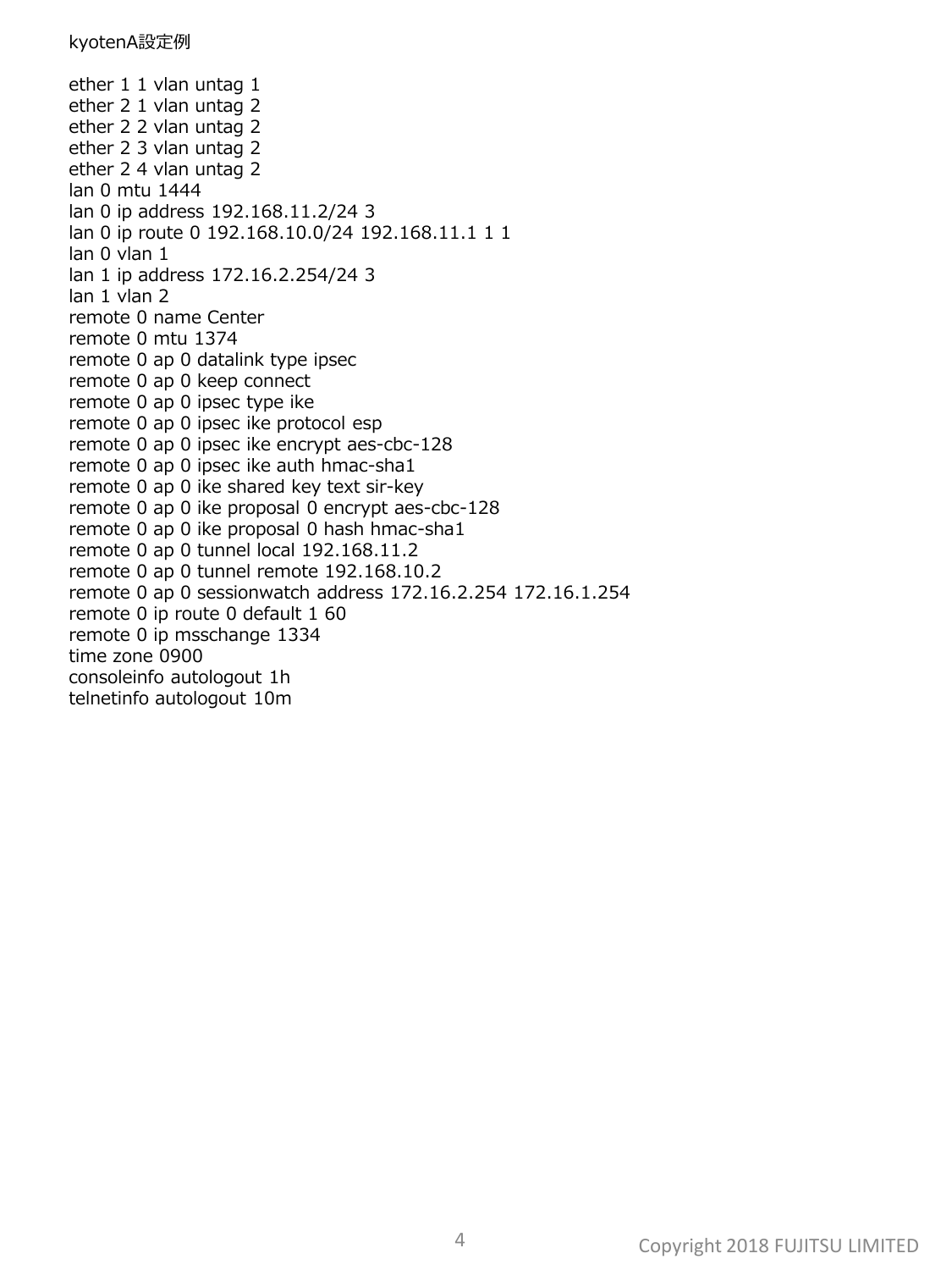ether 1 1 vlan untag 1 ether 2 1 vlan untag 2 ether 2 2 vlan untag 2 ether 2 3 vlan untag 2 ether 2 4 vlan untag 2 lan 0 mtu 1444 lan 0 ip address 192.168.12.2/24 3 lan 0 ip route 0 192.168.10.0/24 192.168.12.1 1 1 lan 0 vlan 1 lan 1 ip address 172.16.3.254/24 3 lan 1 vlan 2 remote 0 name Center remote 0 mtu 1374 remote 0 ap 0 datalink type ipsec remote 0 ap 0 keep connect remote 0 ap 0 ipsec type ike remote 0 ap 0 ipsec ike protocol esp remote 0 ap 0 ipsec ike encrypt aes-cbc-128 remote 0 ap 0 ipsec ike auth hmac-sha1 remote 0 ap 0 ike shared key text sir-key remote 0 ap 0 ike proposal 0 encrypt aes-cbc-128 remote 0 ap 0 ike proposal 0 hash hmac-sha1 remote 0 ap 0 tunnel local 192.168.12.2 remote 0 ap 0 tunnel remote 192.168.10.2 remote 0 ap 0 sessionwatch address 172.16.3.254 172.16.1.254 remote 0 ip route 0 default 1 60 remote 0 ip msschange 1334 time zone 0900 consoleinfo autologout 1h telnetinfo autologout 10m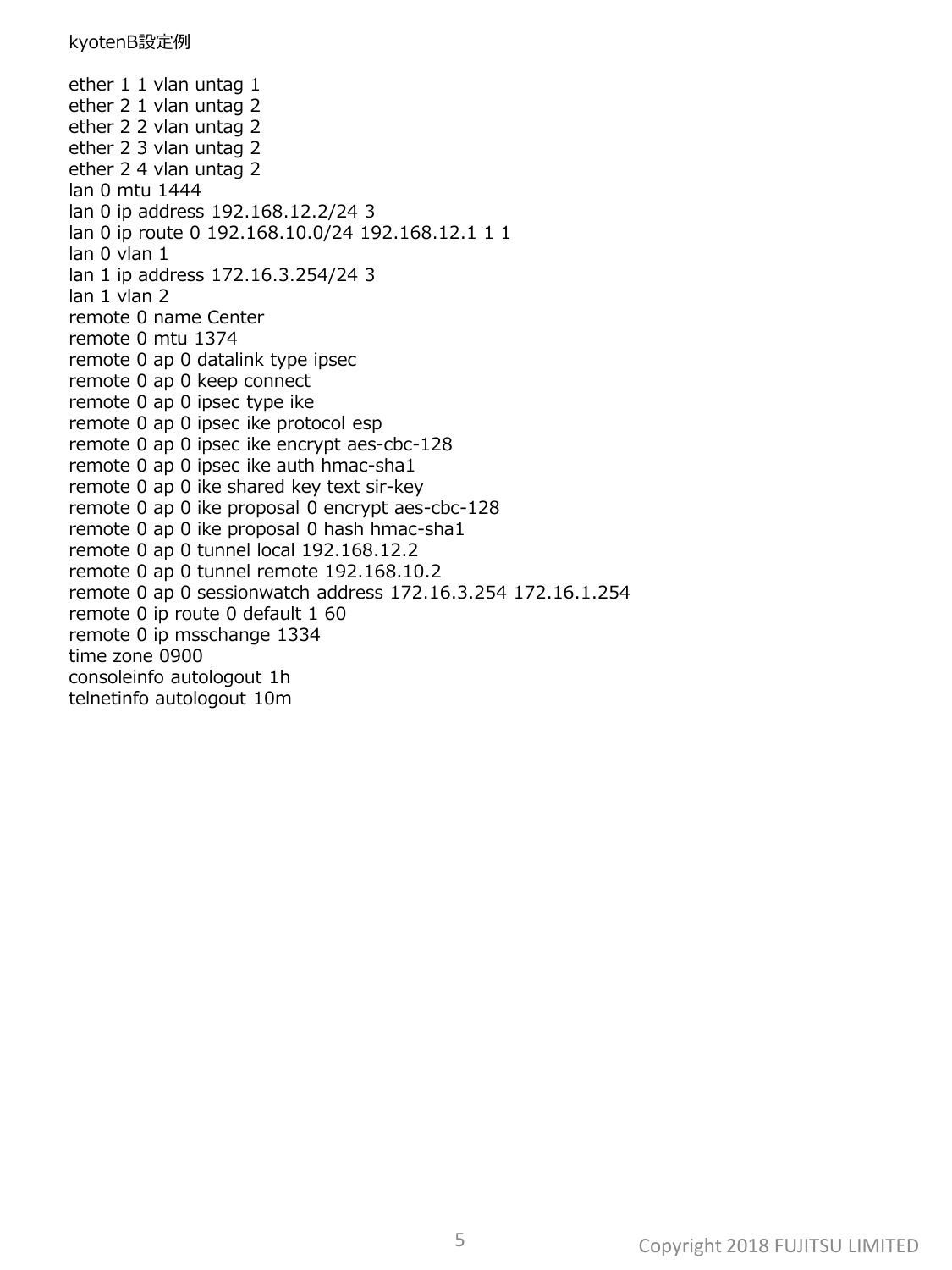解説 Center設定解説

ip route 172.16.2.0 255.255.255.0 tunnel 1 ip route 172.16.3.0 255.255.255.0 tunnel 2 #kyotenAのLAN向けのStatic経路を設定します。 #・172.16.2.0 : 宛先ネットワークです。 #・255.255.255.0 : マスクです。 #・tunnel 1: ネクストホップです。 #kyotenBのLAN向けのStatic経路を設定します。 #・172.16.3.0 : 宛先ネットワークです。 #・255.255.255.0 : マスクです。 #・tunnel 2: ネクストホップです。

ip route 192.168.11.0 255.255.255.0 192.168.10.1 ip route 192.168.12.0 255.255.255.0 192.168.10.1 #kyotenA向けのStatic経路を設定します。 #・192.168.11.0 : 宛先ネットワークです。 #・255.255.255.0 : マスクです。 #・192.168.10.1: ネクストホップです。 #kyotenB向けのStatic経路を設定します。 #・192.168.12.0 : 宛先ネットワークです。 #・255.255.255.0 : マスクです。 #・192.168.10.1: ネクストホップです。

ip route 0.0.0.0 0.0.0.0 172.16.1.1 #インターネット向けのStatic経路を設定します。 #・172.16.1.1 : ネクストホップです。 !

survey 172.16.2.254 survey-map SURVEY\_IPsec source port-channel 5 nexthop tunnel 1 interworking

survey 172.16.3.254 survey-map SURVEY\_IPsec source port-channel 5 nexthop tunnel 2 interworking

#kyotenA宛に接続監視設定をする。

- #・172.16.2.254: kyotenAのLAN側IPアドレスです。
- #・SURVEY\_IPsec:使用するsurvey-map名を指定します。
- #・port-channel 5:送信元インタフェースを使用します。
- #・tunnel 1:Tunnnel使用するインタフェースを指定します。
- #・interworking:IPsec tunnelの状態を同期します。
- #kyotenB宛に接続監視設定をする。
- #・172.16.3.254:kyotenBのLAN側IPアドレスです。
- #・SURVEY\_IPsec:使用するsurvey-map名を指定します。
- #・port-channel 5:送信元インタフェースを使用します。
- #・tunnel 2:Tunnnel使用するインタフェースを指定します。
- #・interworking:IPsec tunnelの状態を同期します。

!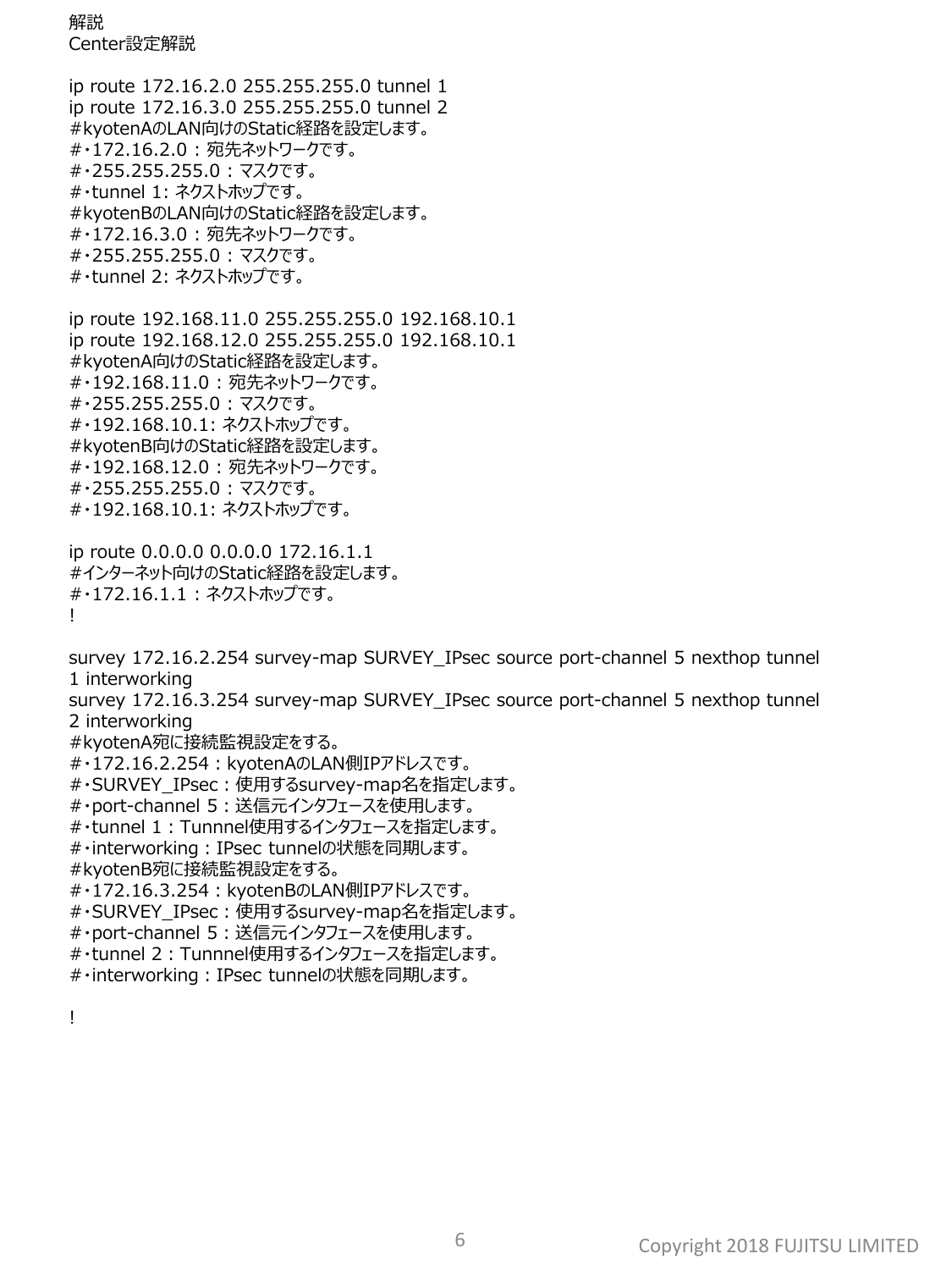survey-map SURVEY\_IPsec #接続監視の設定をします。

ttl 255 #TTLを255に設定します。

timeout 1000 #タイムアウトを1000ミリ秒に設定します。

retry 4 #再送回数を4回に設定します。

frequency every 10000 #定期監視感覚を10000ミリ秒に設定します。

stability 5 interval 10000 #相手装置の復旧確認時の設定をします。 #・5:連続受信回数を設定します。 #・10000:送信間隔を設定します。

exit

!

crypto ipsec policy phase2 #IPsecポリシーのエントリの設定をします。

set security-association always-up #SAを常に確立する設定をします。

set security-association lifetime seconds 28800 #IPsec-SA/Child-SAの生存時間を28800秒に設定します。

set security-association transform esp-aes esp-sha-hmac #暗号化アルゴリズム、認証アルゴリズムの設定をします。 #・esp-aes:暗号化アルゴリズムにAESを設定します。 #・esp-sha-hmac:認証アルゴリズムにHMAC-SHA-1を設定します。

set mtu 1444 #MTU長を1444に設定します。

set mss auto #MSS値をオートに設定します。

set ip tos copy #ESPパケットにIPv4ヘッダのTOSフィールド値、IPv6ヘッダのトラフィッククラス値をそのまま使用する。

exit

!

crypto ipsec selector SELECTOR #IPSEC-SA/CHILD SA用のセレクタのエントリの設定をします。

src 1 ipv4 any dst 1 ipv4 any #送信元および送信先にIPv4のすべてのアドレスを指定します。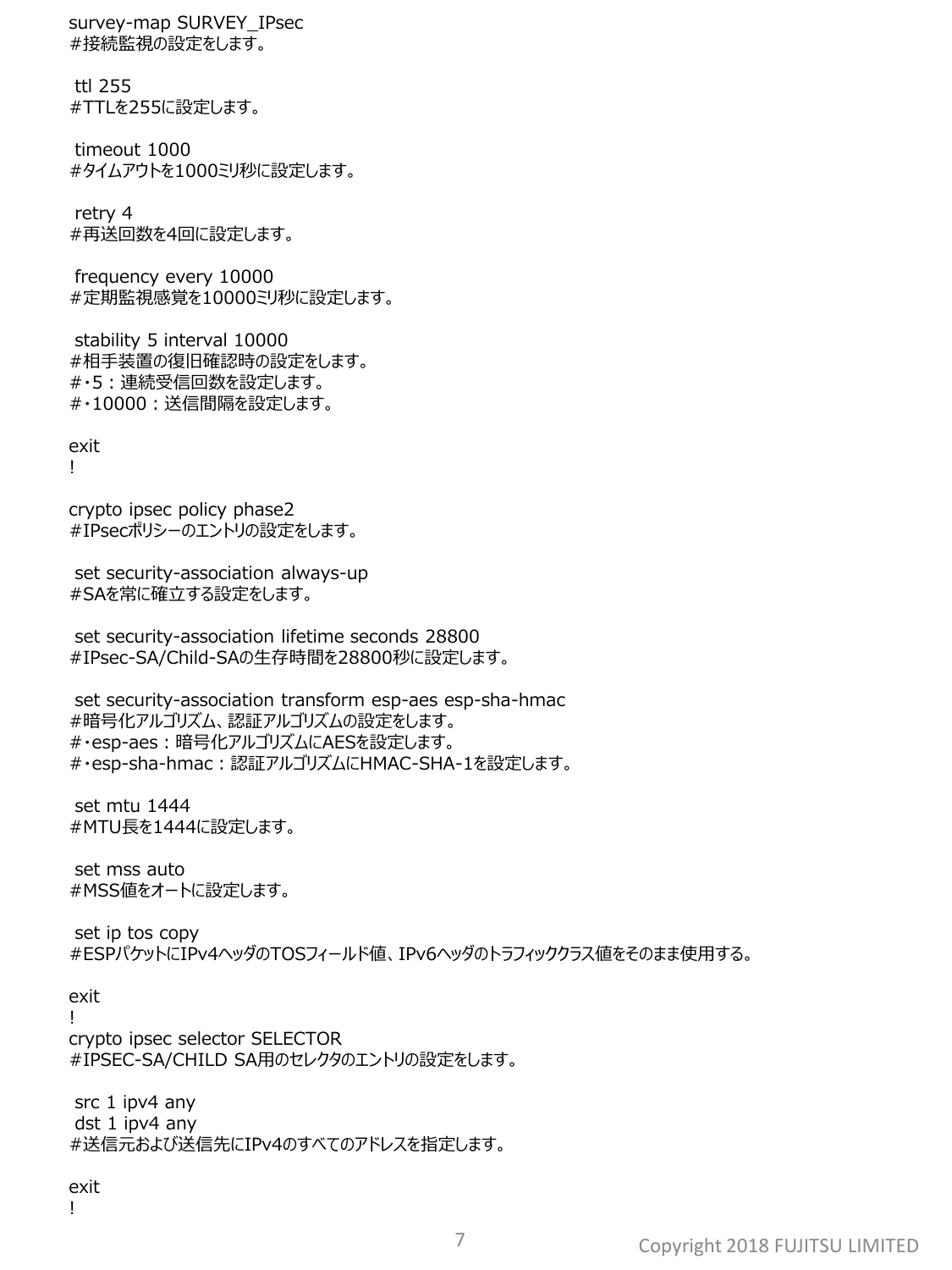crypto isakmp policy phase1 #ISAKMPポリシー設定をします。

authentication pre-share #認証方式をPre-shared key方式に設定します。

encryption aes #ISAKMP-SA/IKE SAの暗号化アルゴリズムにAESを設定します。

group 1 #Diffie-Hellmanグループ番号の設定をします。

lifetime 86400 #ISAKMP-SA/IKE SAの生存時間を86400秒に設定します。

hash sha #ISAKMP-SA/IKE SAのハッシュアルゴリズムをSHA-1に設定します

initiate-mode main #IKEv1のPhase1のネゴシエーションモードをMainモードに設定します。

exit

! crypto isakmp profile ISAKMP\_PROF\_1 #kyotenA宛のISAKMPプロファイル設定を設定します。

local-address 192.168.10.2 #送信元アドレスを設定します。

set isakmp-policy phase1 #ISAKMPポリシー名を設定する。

set ipsec-policy phase2 #このISAKMPプロファイルで使用するIPSECポリシー名を設定する。

set peer 192.168.11.2 #kyotenAのWAN側IPアドレスを指定する。

ike-version 1 #IKEv1を設定します。

local-key ascii sir-key #Pre-shared keyを設定します。

exit

!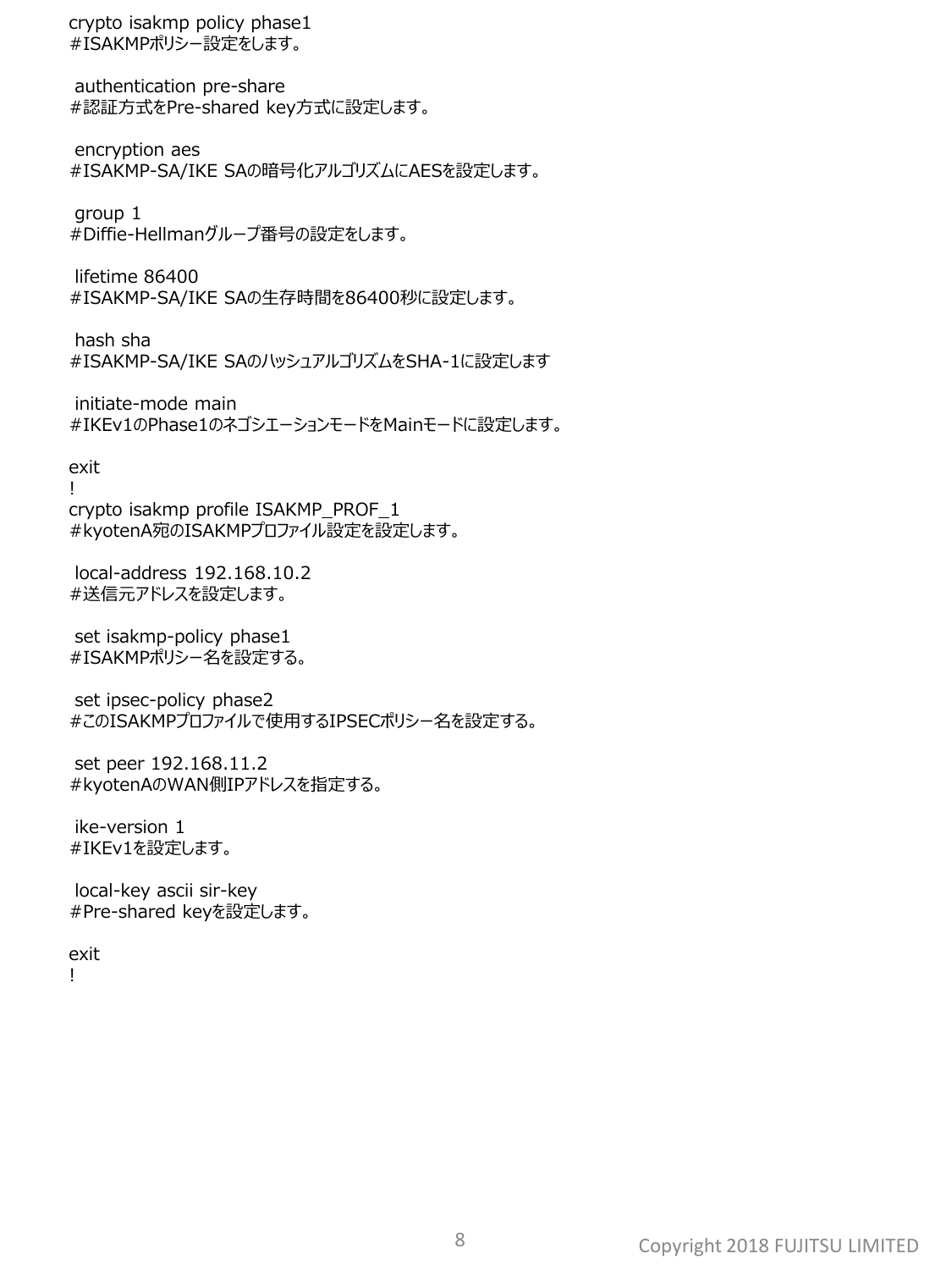crypto isakmp profile ISAKMP\_PROF\_2 #kyotenB宛のISAKMPプロファイル設定を設定します。

local-address 192.168.10.2 #送信元アドレスを設定します。

set isakmp-policy phase1 #ISAKMPポリシー名を設定する。

set ipsec-policy phase2 #このISAKMPプロファイルで使用するIPSECポリシー名を設定する。

set peer 192.168.12.2 #kyotenBのWAN側IPアドレスを指定する。

ike-version 1 #IKEv1を設定します。

local-key ascii sir-key #Pre-shared keyを設定します。

```
exit
!
```
crypto map IPsec\_MAP\_1 ipsec-isakmp #kyotenA宛のVPNセレクタを設定する。

match address SELECTOR #暗号化するパケットとしてIPSECセレクタを設定する。

set isakmp-profile ISAKMP\_PROF\_1 #kyotenA宛のISAKMPプロファイルを使用する。

exit

!

crypto map IPsec\_MAP\_2 ipsec-isakmp #kyotenB宛のVPNセレクタを設定する。

match address SELECTOR #暗号化するパケットとしてIPSECセレクタを設定する。

set isakmp-profile ISAKMP\_PROF\_2 #kyotenB宛のISAKMPプロファイルを使用する。

exit !

interface GigaEthernet 1/3 #WAN側のインタフェース設定をします。

channel-group 3 #チャネルグループ3を割り当てます。

exit !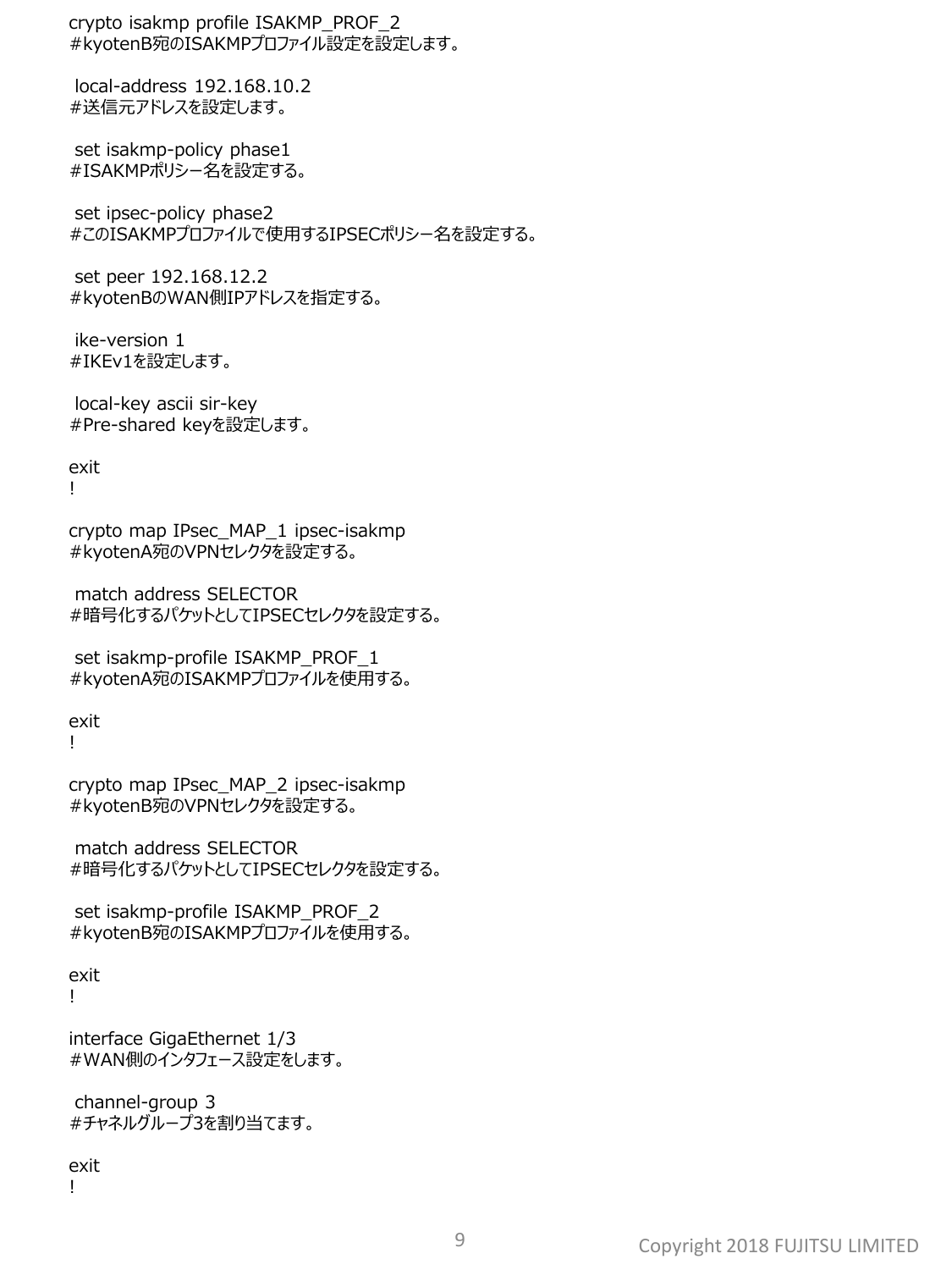interface GigaEthernet 1/5 #LAN側のインタフェース設定をします。

channel-group 5 #チャネルグループ5を割り当てます。

exit !

interface Port-channel 3 #WAN側のポートチャネルの設定をします。

ip address 192.168.10.2 255.255.255.0 #WAN側のIPアドレスを設定します。 #・192.168.10.2 : WAN側のIPアドレスです。 #・255.255.255.0 : WAN側のマスクです。

mtu 1444 #MTU長を1444byteに設定します。

exit !

interface Port-channel 5 #LAN側のポートチャネルの設定をします。

ip address 172.16.1.254 255.255.255.0 #LAN側のIPアドレスを設定します。 #・172.16.1.254 : LAN側のIPアドレスです。 #・255.255.255.0 : LAN側のマスクです。

exit !

interface Tunnel 1 #kyotenA側のトンネル設定をします。

ip unnumbered port-channel 5 #送信元としてポートチャネル5を使用します。

tunnel mode ipsec map IPsec\_MAP\_1 #Tunnnlで使用するVPNセレクタの設定をします。

exit

!

interface Tunnel 2 #kyotenB側のトンネル設定をします。

ip unnumbered port-channel 5 #送信元としてポートチャネル5を使用します。

tunnel mode ipsec map IPsec\_MAP\_2 #Tunnnlで使用するVPNセレクタの設定をします。

exit !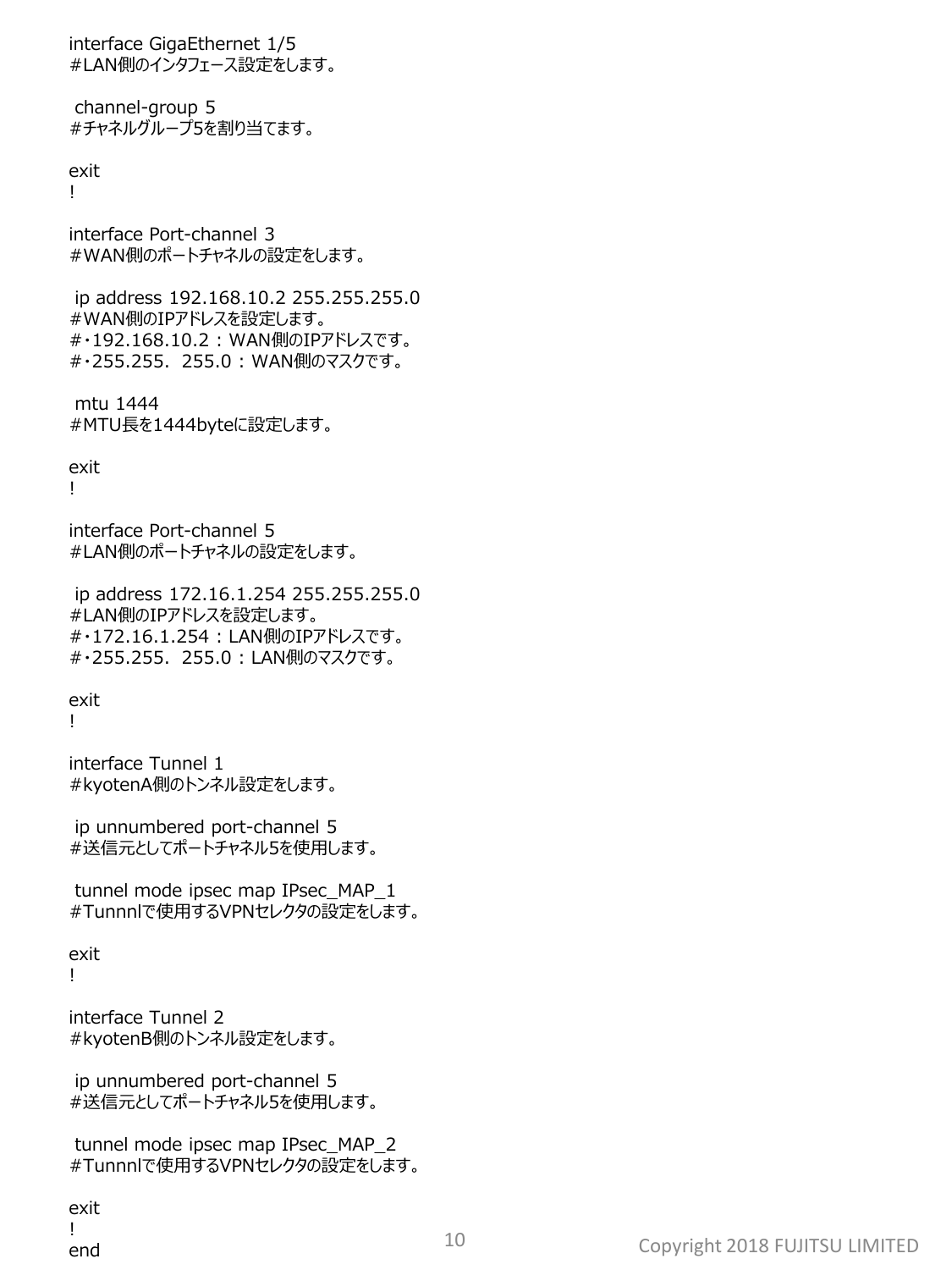解説 kyotenA設定解説

ether 1 1 vlan untag 1 #ether1 1ポートをTag なしVLAN1に設定します。

ether 2 1-4 vlan untag 2 #ether2 1-4ポートをTag なしVLAN2に設定します。

lan 0 mtu 1444 #MTU長を1444に設定します。

lan 0 ip address 192.168.11.2/24 3 #WAN側IPアドレスを設定します。 #・192.168.11.2/24 : WAN側のIPアドレス/マスクです。 #・3:ブロードキャストアドレスのタイプ。通常は3で構いません。

lan 0 ip route 0 192.168.10.0/24 192.168.11.1 1 1 #Center拠点向けのStatic経路を設定します。 #・192.168.10.0/24 : 宛先ネットワーク/マスクです。 #・192.168.11.1 : ネクストホップです。 #・1 : metric値。通常は1で構いません。 #・1 : distance値。通常は1で構いません。

lan 0 vlan 1 #VLAN ID とlan 定義番号の関連付けを行います。

lan 1 ip address 172.16.2.254/24 3 #LAN側IPアドレスを設定します。 #・172.16.2.254/24 : LAN側のIPアドレス/マスクです。 #・3:ブロードキャストアドレスのタイプ。通常は3で構いません。

lan 1 vlan 2 #VLAN ID とlan 定義番号の関連付けを行います。

remote 0 name Center #Center向けのIPsecインターフェースの名前 (任意) を設定します。

remote 0 mtu 1374 #MTU長を1374byteに設定します。

remote 0 ap 0 datalink type ipsec #パケット転送方法としてIPsecを設定します。

remote 0 ap 0 keep connect #常時接続します。

remote 0 ap 0 ipsec type ike #IPsec情報のタイプにIPsec自動鍵交換(IKE Version1)を設定します。

remote 0 ap 0 ipsec ike protocol esp #自動鍵交換用IPsec情報のセキュリティプロトコルにESP(暗号)を設定します。

remote 0 ap 0 ipsec ike encrypt aes-cbc-128 #自動鍵交換用IPsec情報の暗号情報にAES128ビットを設定します。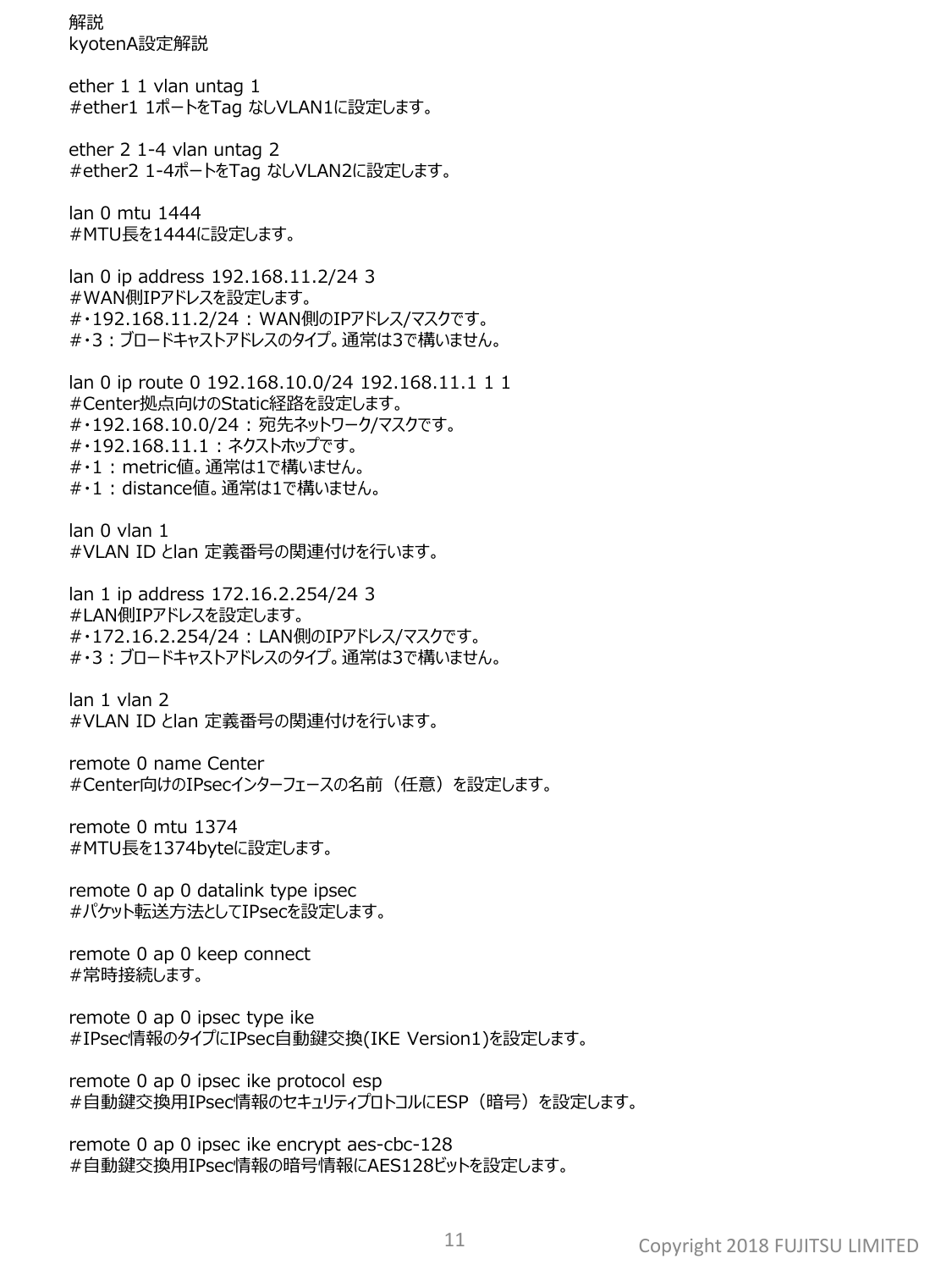remote 0 ap 0 ipsec ike auth hmac-sha1 #自動鍵交換用IPsec情報の認証情報にSHA1を設定します。

remote 0 ap 0 ike shared key text sir-key #IKEセッション確立時の共有鍵(Pre-shared key)を設定します。

remote 0 ap 0 ike proposal 0 encrypt aes-cbc-128 #IKEセッション用暗号情報の暗号アルゴリズムにAES128ビットを設定します。

remote 0 ap 0 ike proposal 0 hash hmac-sha1 #IKEセッション用の認証情報にSHA1を設定します。

remote 0 ap 0 tunnel local 192.168.11.2 remote 0 ap 0 tunnel remote 192.168.10.2 #IPsecトンネルの送信元/送信先アドレスの設定をします。

remote 0 ap 0 sessionwatch address 172.16.2.254 172.16.1.254 #接続先セッション監視の設定をします。 #・172.168.2.254 : ICMP ECHOパケットの送信元IPアドレスです。 #・172.168.1.254 : ICMP ECHOパケットの宛先IPアドレスです。

remote 0 ip route 0 default 1 60 #Center拠点向きにデフォルトルートを設定します。

remote 0 ip msschange 1334 #MSS書き換えの設定をします。

time zone 0900 #タイムゾーンを設定します。通常はこのままで構いません。

consoleinfo autologout 1h telnetinfo autologout 10m #シリアルコンソール、TELNETコネクションの入出力がない場合のコネクション切断時間を設定します。通常はこの 値で構いません。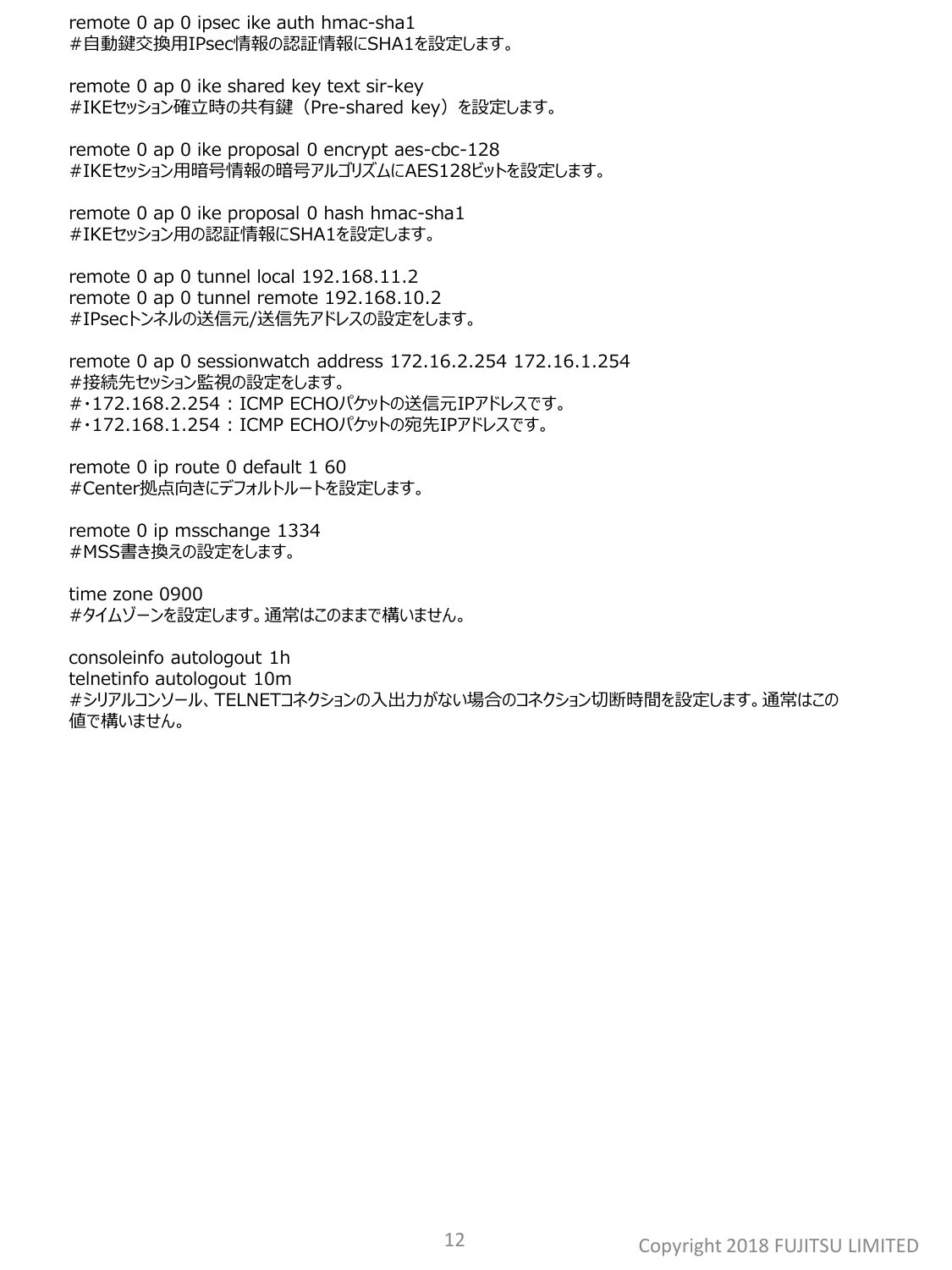解説 kyotenB設定解説

ether 1 1 vlan untag 1 #ether1 1ポートをTag なしVLAN1に設定します。

ether 2 1-4 vlan untag 2 #ether2 1-4ポートをTag なしVLAN2に設定します。

lan 0 mtu 1444 #MTU長を1444に設定します。

lan 0 ip address 192.168.12.2/24 3 #WAN側IPアドレスを設定します。 #・192.168.12.2/24 : WAN側のIPアドレス/マスクです。 #・3:ブロードキャストアドレスのタイプ。通常は3で構いません。

lan 0 ip route 0 192.168.10.0/24 192.168.12.1 1 1 #Center向けのStatic経路を設定します。 #・192.168.10.0/24 : 宛先ネットワーク/マスクです。 #・192.168.12.1 : ネクストホップです。 #・1 : metric値。通常は1で構いません。 #・1 : distance値。通常は1で構いません。

lan 0 vlan 1 #VLAN ID とlan 定義番号の関連付けを行います。

lan 1 ip address 172.16.3.254/24 3 #LAN側IPアドレスを設定します。 #・172.16.3.254/24 : LAN側のIPアドレス/マスクです。 #・3:ブロードキャストアドレスのタイプ。通常は3で構いません。

lan 1 vlan 2 #VLAN ID とlan 定義番号の関連付けを行います。

remote 0 name Center #Center向けのIPsecインターフェースの名前 (任意) を設定します。

remote 0 mtu 1374 #MTU長を1374byteに設定します。

remote 0 ap 0 datalink type ipsec #パケット転送方法としてIPsecを設定します。

remote 0 ap 0 keep connect #常時接続します。

remote 0 ap 0 ipsec type ike #IPsec情報のタイプにIPsec自動鍵交換(IKE Version1)を設定します。

remote 0 ap 0 ipsec ike protocol esp #自動鍵交換用IPsec情報のセキュリティプロトコルにESP(暗号)を設定します。

remote 0 ap 0 ipsec ike encrypt aes-cbc-128 #自動鍵交換用IPsec情報の暗号情報にAES128ビットを設定します。